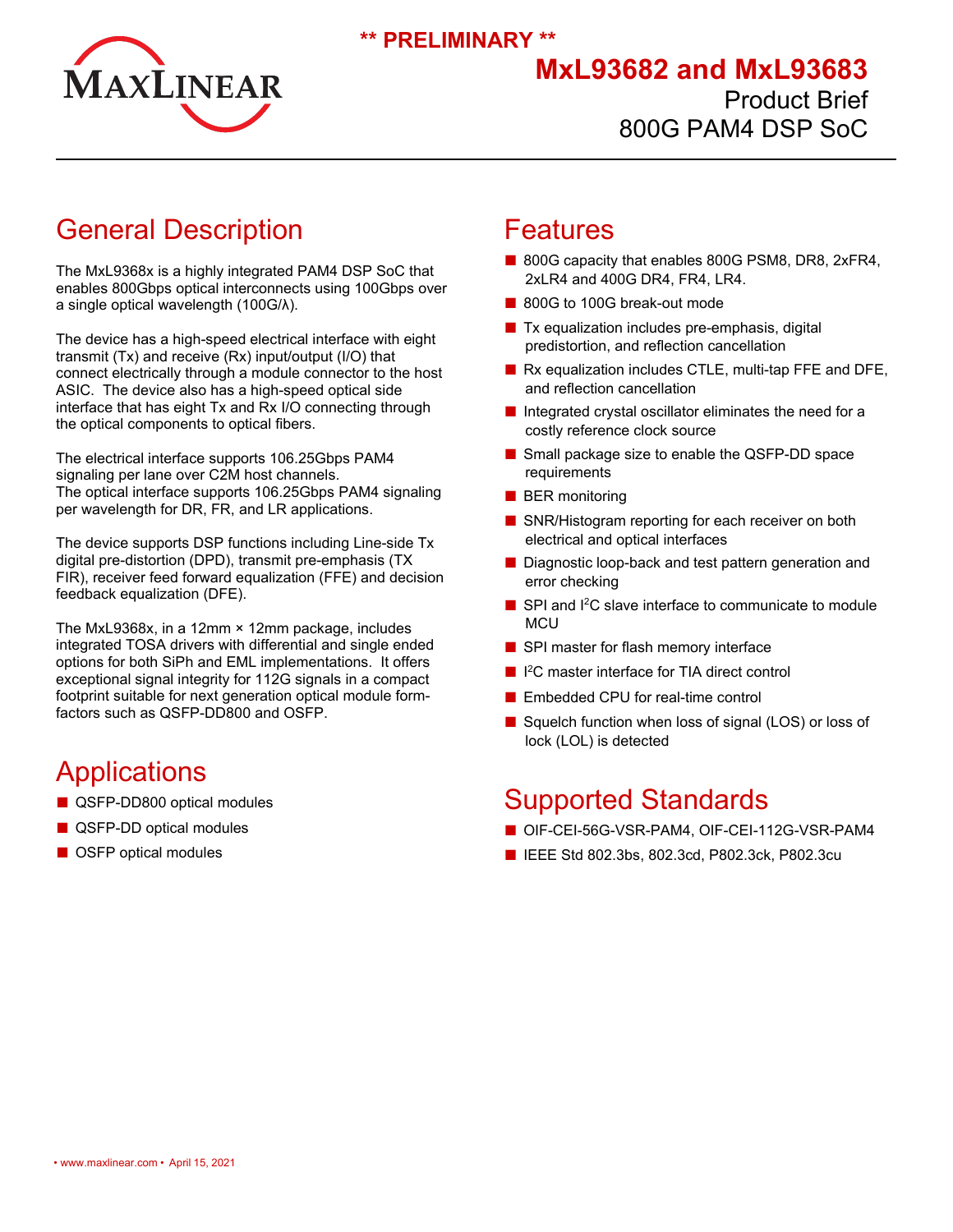#### **\*\* PRELIMINARY \*\***

#### MxL93682\_MxL93683 Preliminary Product Brief



**Figure 1: MxL9368x Simplified Block Diagram**

# Ordering Information

| <b>Marketing Part</b><br><b>Number</b> | <b>Ordering Part Number</b> | <b>Description</b>                 | Package                            | <b>Shipping</b> |
|----------------------------------------|-----------------------------|------------------------------------|------------------------------------|-----------------|
| MxL93682                               | MxL93682-AP-T               | 800G DSP with integrated driver    | <b>FCFBGA</b><br>$12$ mm x $12$ mm | Tray            |
| MxL93683                               | MxL93683-AP-T               | 800G DSP without integrated driver |                                    |                 |